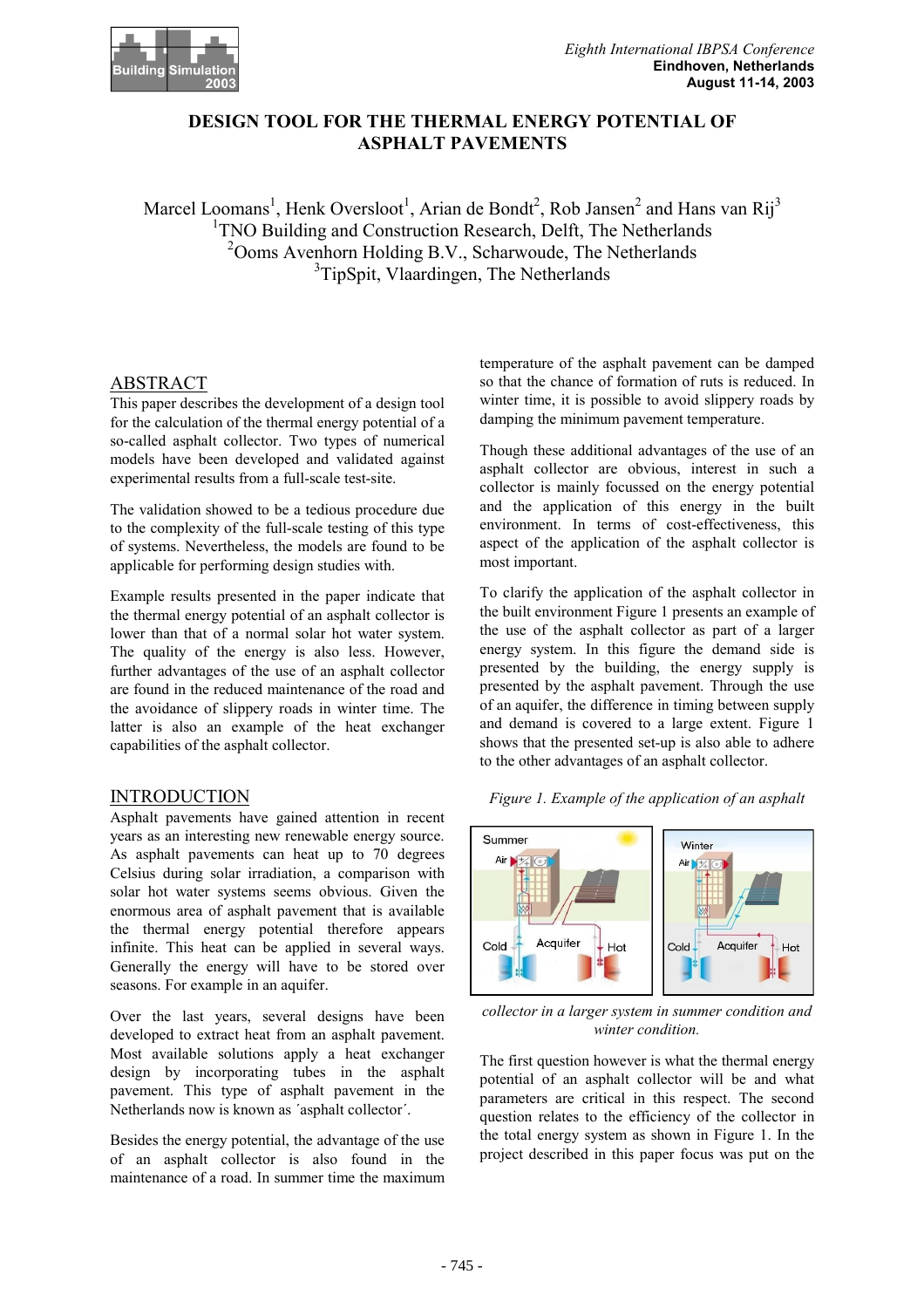first question in order to verify the potential of the asphalt collector and its critical parameters.

The paper first will deal with the theoretical background of the problem and the development of two simulation models. For validation purposes and practical experience (also with the laying process) a test-site with an asphalt collector was built. Some measurement results from this test-site are shown and discussed. Next, the validation of the models is dealt with. Finally, some design data are shown that are derived from the developed design tool. The results from this tool may be used to integrate with the total (thermal) energy balance of a building or a building complex.

### **THEORY**

Figure 2 presents the principle of the asphalt collector and the accompanying heat transport. Generally an asphalt pavement (from top to bottom) consists of a layer of dense or porous asphalt concrete, a layer with a specific type of asphalt in which the heat exchanger is enclosed, base asphalt layers and the soil. Between the different layers also some thin adhesive layers are present, but these layers may be neglected with respect to the heat transfer. The soil can consist of different layers, depending on the history of the soil. The moisture content can also differ in the different layers of the soil. This will affect the heat transfer characteristics of these layers.



*Figure 2. Schematic representation of the design of an asphalt collector and the derived network model.*

In order to model the unsteady heat transport in the asphalt collector a network model can be used. These type of models normally are applied to model relative simple heat transfer problems. Figure 2 presents an example of a one-dimensional network model. By coupling several one-dimensional networks a more dimensional network can be derived.

The schematic asphalt collector is divided in three different type of layers:

- a) The layer that borders the air.
- b) The layer from which heat is extracted through heat transfer via the tubes.
- c) The remaining layers that make the asphalt pavement.

For all layers the heat balance is solved. This results in the following equations for an unsteady situation:

Layer a: 
$$
\rho c V \frac{dT}{dt} = Q_s + Q_{sky} + Q_c + Q_k
$$
 (1)

Layer b: 
$$
\rho c V \frac{dT}{dt} = Q_k + Q_{exch}
$$
 (2)

Layer c: 
$$
\rho c V \frac{dT}{dt} = Q_k
$$
 (3)

Each heat source is treated separately. Most of these sources are relative straightforward. Nevertheless, all sources contain parameters that relate directly to the asphalt pavement and/or the applied heat exchanger.

For the solar energy source  $(Q_s)$  the absorption coefficient is most important. For (clean) asphalt this coefficient is relatively high ( $\alpha_s = 0.88$  ... 0.93 (de Bondt and Steenvoorden 1995)). A different colour/ age of the asphalt pavement influences this value.

For radiation loss to the sky  $(Q_{sky})$  the view factor, the mean temperature of the surrounding obstructions and the sky temperature are most important. The latter is calculated according to Kondratiev (Bergmeijer and Oversloot 1989) and includes, amongst others, the degree of cloudiness.

For the convective heat loss  $(O<sub>c</sub>)$  to the environment the convective heat transfer coefficient  $(h<sub>c</sub>)$  is most important. This coefficient contains a free and forced part. For the forced part, the local wind velocity is of importance. The velocity generally is derived from wind velocity data at a nearby weather station by correcting this data with a wind reduction factor (wrf).

For the conduction heat transfer  $(Q_k)$  the heat conduction (k) of the asphalt layers is of importance.

For the heat transfer to the heat exchanger  $(Q_{\text{exch}})$  its total heat transfer coefficient  $(U_{\text{exch}})$  is of importance.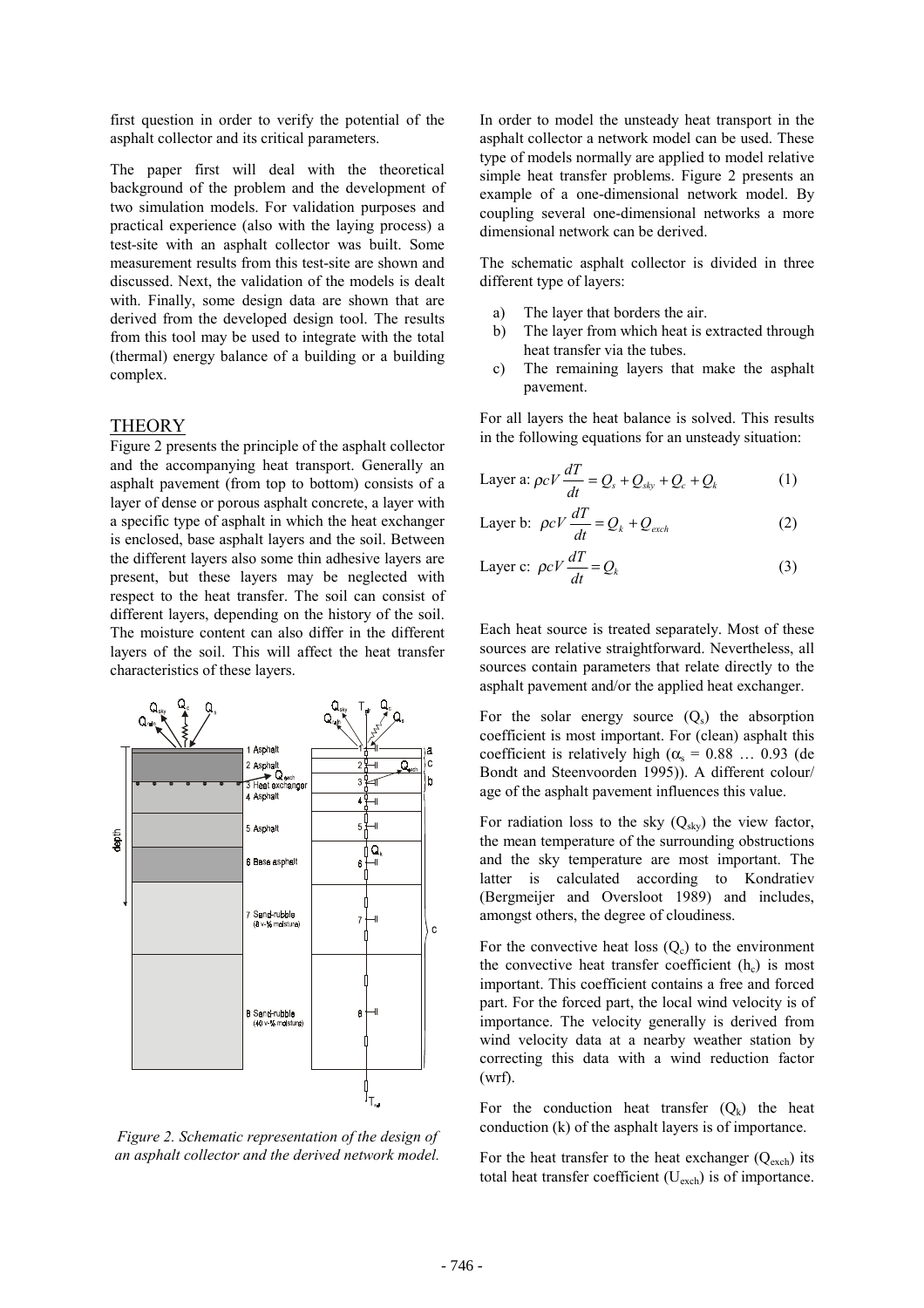This coefficient comprises the internal heat transfer to the fluid that flows through the tubes, the heat transfer through the tube material and the external heat transfer to the surrounding asphalt material. For the internal heat transfer the Reynolds and Prandtl number of the fluid flow are of importance (Holman 1997). For the external heat transfer the contact surface ratio  $(A<sub>c</sub>)$  and the average size of the air bubbles around the tube  $(L<sub>g</sub>)$  are important parameters.

In the equations (1 to 3) two other heat sources have not been taken into account, i.e. the heat loss due to the influence of rain and due to movement of the groundwater. The first one affects the top layer of the asphalt pavement, the second the temperature built up in the soil. Too little information was available to include these sources in the current work and it was expected to be of second order importance. Both sources nevertheless can be implemented in a network model.

# MODELLING

To calculate the energy potential of an asphalt collector, applying the above described network model, a one-dimensional model of the asphalt collector was developed in the Matlab-environment (Mathworks 1998). In order to investigate the effect of the distance and the position of the tubes also a more-dimensional model was developed within a Fortran environment (Lahey 1995). For the latter, use was made of an earlier developed and validated model (Wijsman and den Ouden 1980).

The heat transfer characteristics visualised in Figure 2 and described in Equations 1 to 3 have been included in both models. The main difference between the two models was the procedure through which the heat exchanger was included.

For the one-dimensional model the heat exchanger eventually was modelled on a theoretical base as there was only a very limited amount of measurement data available to verify the relation between the heat transfer coefficient of the heat exchanger and its output temperature. A separate one-dimensional network model was built to calculate the average heat exchanger flow temperature and energy gain as a function of the heat transfer coefficient of the heat exchanger, the asphalt temperature and the supply flow temperature. The thus derived look-up tables were used in the one-dimensional model of the asphalt collector. Through interpolation intermediate values in the look-up table could be derived. This model therefore was indicated as a 1½-D model.

The main drawback of the 1½-D model is that the mutual influence of the position of the tubes in the

asphalt on the energy output cannot be included. In the more-dimensional model therefore the asphalt collector was modelled including the tube and the tube lay-out. In this case no additional routine for the calculation of the heat exchanger data was required. Figure 3 sketches the principle of the moredimensional model. In this case the heat transport in the soil is calculated in the vertical and horizontal direction. Nevertheless, the heat transfer in the zdirection was neglected. This model therefore was indicated the 2½-D model. The original program of Wijsman and den Ouden (1980) for the heat exchange in a soil heat exchanger was adapted to deal with the flow problem at hand. The solver procedure of the program was kept original. The rest was adapted to the problem at hand, including, e.g., the heat exchanger lay-out and position, the interaction with the outdoor environment and the file handling.



*dimensional model.*

# MEASUREMENTS

In order to validate the developed models, measurements have been performed at a test site where different compositions of asphalt collectors where constructed. This site, a sand loading site, was chosen such that also the constructive aspects of the asphalt collector could be tested. Heavy trucks, loaded with sand, where directed over the asphalt collector test sites.

The different test sections were equipped with flow and temperature sensors. Weather conditions were recorded at an alongside installed weather station. After preliminary test measurements extra equipment, a radio net meter, was installed to register the absorption and emission of the asphalt surface. The use of this radio net meter avoided the derivation of the absorption coefficient. Through some extra measurements, this coefficient eventually could be derived from these measurement results.

Besides the measurement equipment, also a control system was installed to control the flow and supply temperature. A cooling unit was used to maintain the supply temperature at a sufficiently low value.

An example of a measurement result is given in Figure 4. In this case the supply and output temperature of the heat exchanger at the test site is shown for a period of 3.5 weeks.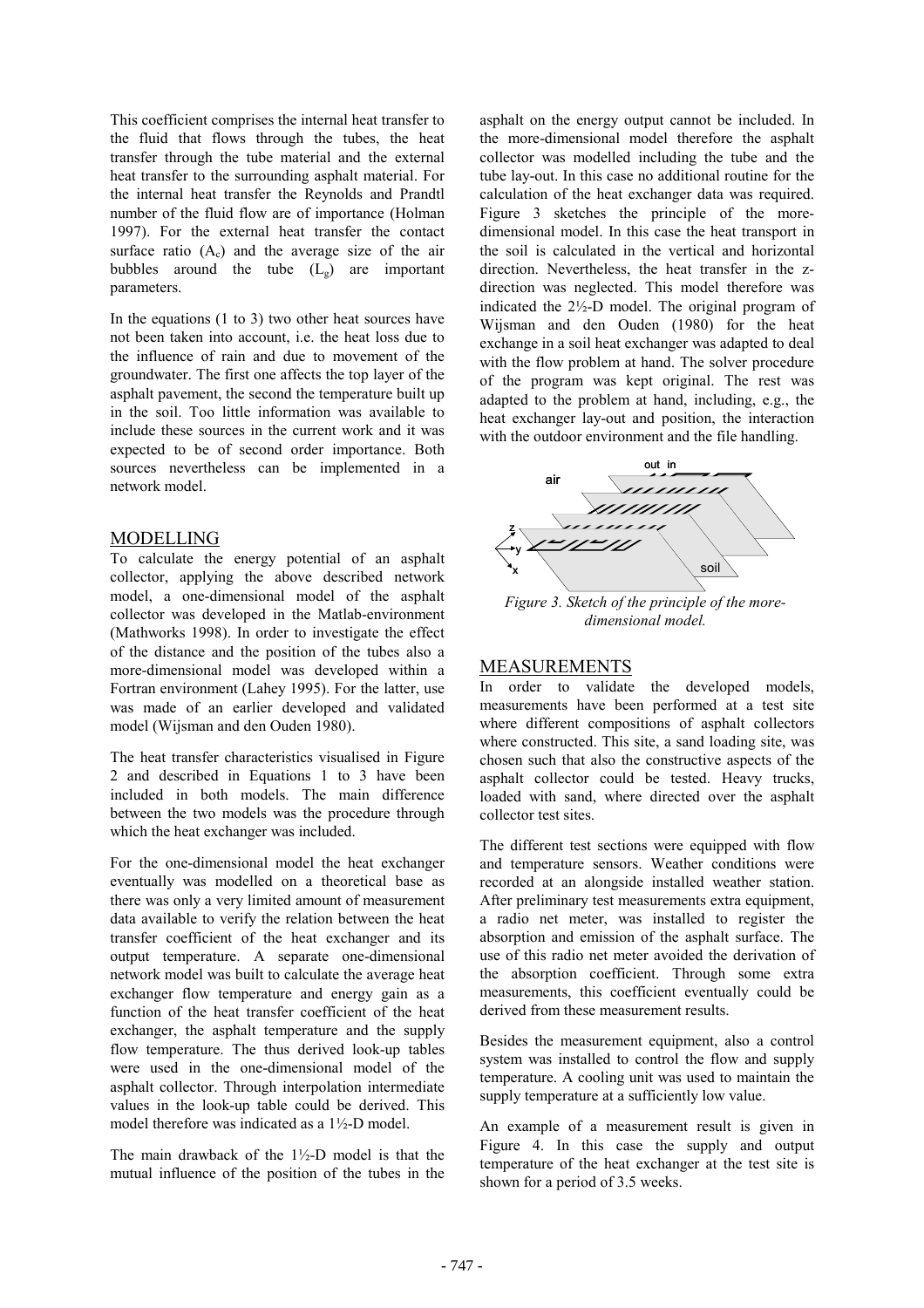

*Figure 4. Supply and exhaust temperature of the heat exchanger over a period of 3.5 weeks.*

The measurement period was during summer time where on most days the solar irradiation was more than 500 W/m<sup>2</sup>. The average air temperature was around  $14^{\circ}$ C and the average wind velocity 1.7 m/s. The average daily heat gain for this period was determined at 4.7  $MJ/day.m^2$ ]. The efficiency of the asphalt collector, based on the total solar irradiation over that period, was roughly 30%.

Besides the measurement of the heat gain several other measurements were performed. For example, the measured temperature distribution in the asphalt layers showed that at the asphalt surface the presence of an asphalt collector decreases the surface temperature by  $3.1^{\circ}$ C on average ( $\sigma = 0.7^{\circ}$ C). At 60 mm the difference is 4.5  $^{\circ}$ C ( $\sigma$  = 0.7  $^{\circ}$ C). This difference is smaller than expected, mainly because of the fact that the surface temperature of the reference asphalt pavement remained relatively low under the summer conditions in which the tests were done. This effect is mainly explained by the specific test site constraints that allowed pollution of sand on the asphalt, despite regular cleaning, and the open location of the test site alongside a large water area.

The pollution of the road with sand also shows in the derived absorption coefficient of the asphalt at the test site. This coefficient was calculated from the measurement data at 0.8 whereas in general a value of 0.9 is found for this type of asphalt pavement. Another explanation is found in the type of mineral aggregate that was used that eventually led to a light grey asphalt surface.

With respect to the asphalt temperature at the depth of the heat exchanger and the output temperature of the heat exchanger a nearly constant temperature difference was found. The applied flow rate was sufficiently low to follow the temperature fluctuations (frequency and amplitude) in the asphalt pavement.

Finally, temperature measurements were made at 0.5, 1.0 and 2.0 m depth. These measurements indicated that the long term average soil temperature of  $10^{\circ}$ C is found at a larger depth than normally expected. This is due to the effect of the nearby large water area.

In order to derive the convective heat transfer at the asphalt surface also a general correction coefficient was derived to translate the wind velocity at 10 m height to a wind velocity close to the asphalt surface. This wind reduction factor (wrf) was calculated at 0.25. It was not possible to derive a wrf as a function of the wind velocity and wind direction.

In general it was concluded that measuring the heat gain of an asphalt collector under practical conditions and in a (worse-case) real world situation was very difficult. It was tried to measure as many parameters as possible for validation purposes and for the in-situ applicability of the asphalt collector. During the measuring project it was however not possible to correct some imperfections found. The main shortcomings relate to the boundary conditions at the asphalt surface, i.e. the solar irradiation and the effect of moisture in and on the asphalt surface, and the heat exchanger flow rate.

With respect to the solar irradiation it was concluded that local variation was possible due to the sand pollution effect. It was only possible to measure the actual solar irradiation at one point of the asphalt collector. With respect to the moisture, based on the available weather data, it was concluded that the amount of rain during the measurement periods was limited and would not have led to moisture accumulation on the asphalt pavement. Heavy rainfalls could be traced in the available data as solar irradiation then was significantly lower. The applied flow meters for the measurement of the heat exchanger flow rate were less well equipped for the rough conditions at the test site. This resulted in the break down of several meters and allowed for a limited reliability of the meters.

#### VALIDATION

An analytical as well as an empirical validation has been performed. For the analytical validation the problem of unsteady heating of a semi-infinite medium was investigated (Holman 1997). Figure 5 presents the results for both models. From the results one can conclude that both models perform adequately. The short term response is very good, whereas for the long term response the effect of the finite depth of the modelled medium shows.

For the empirical validation the asphalt pavement configuration and measured boundary conditions for the above described test site were used. The measured and simulated temperatures and heat gain then were compared.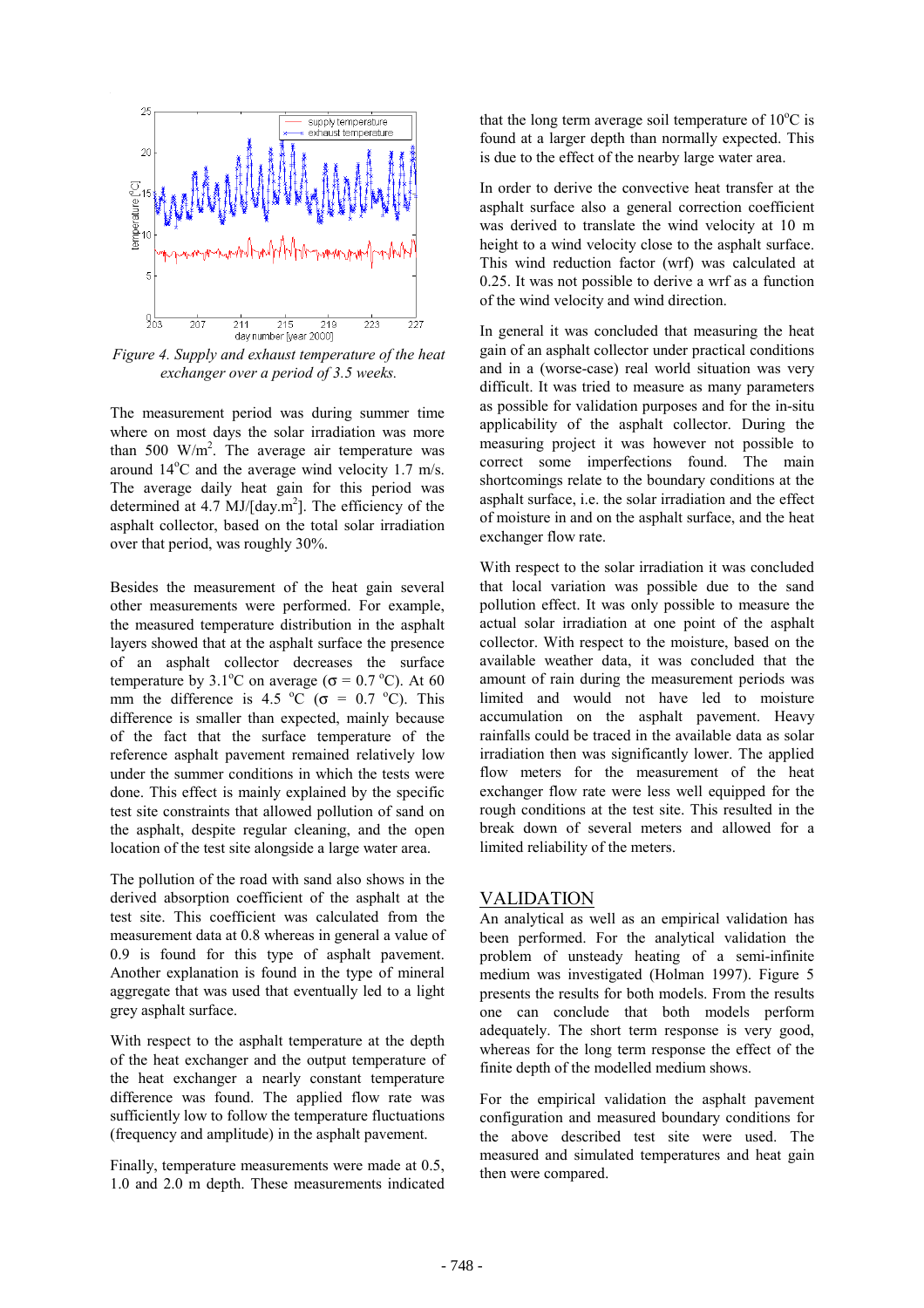

*Figure 5. Result analytical validation (top: 2½-Dmodel, bottom: 1½-D model; line: analytical result).*

A comparison of the measured and simulated temperatures in the asphalt pavement at the surface and at a depth of 60 mm shows a good qualitative agreement for both models. The daily variations in temperature are followed well. Nevertheless, some differences are found which are ascribed to the local conditions at the point of measurement and the fact that the values are averaged over the investigated surface area whereas local differences are very well possible.

For the  $1\frac{1}{2}$ -D model the peaks in the reference pavement temperature are overestimated compared to the 2½-D model and experimental results. This difference is explained from the difference in the type of solver that has been applied and is not due to the difference in discretisation (Wijsman 2000). This effect can also be found in the analytical result. The heat flow for the 1½-D model immediately after the temperature step is lower than for the 2½-D model.

The energy gain of the heat exchanger is shown in Figure 6. First the output temperature of the heat exchanger is shown, next the daily energy gain is given.

As for the soil temperatures the results in Figure 6 indicate that the 2½-D model is able to calculate the output temperature variation as a function of the boundary conditions. This is also the case for the  $1\frac{1}{2}$ -D model.

Quantitatively the deviation is obvious. The simulated output temperatures are lower than the measured ones. As a result the energy gain is lower than measured. The deviation for the 2½-D model is 15% and for the  $1\frac{1}{2}$ -D model 25%.

Three main explanations are found for this deviation. Firstly, the difference partly is due to the two real variables in the validation process of the asphalt collector: the contact surface ratio  $(A<sub>c</sub>)$  of the heat exchanger and the average size of the air bubbles



*Figure 6. Measured + simulated output temperature and daily energy gain of the asphalt collector (2½-D model; [-] measurement, [x] simulation).*

near the tube  $(L_g)$ . The applied values have been estimated based on experience and destructive testing. Nevertheless, even when applying optimum heat transfer conditions for the heat exchanger, this cannot solely explain the total difference between measurement and simulation.

The second explanation is found in the local deviations of the measured net irradiation on the asphalt collector. By a different treatment of the available data, applying the actual solar irradiation, the local effect was reduced. This resulted in a 4% higher simulated gain.

Finally, the deviation is blamed on the applied flow rate measurement technique. A resistance measurement technique was applied that was less able to cope with the harsh conditions at the test site. This resulted in a breakdown of several of the flow meters. Furthermore, in retrospect, the number of flow meters that was applied was to small to obtain all relevant data. Some additional instantaneous contact free flow measurements indicated that the flow rate for the above discussed measurement period was 12% lower than the continuously measured flow rate. Given the stable flow that was controlled during the measurement period, this is regarded a systematic deviation. As in the simulations the output temperature of the heat exchanger is highly influenced by the flow rate. This has a major impact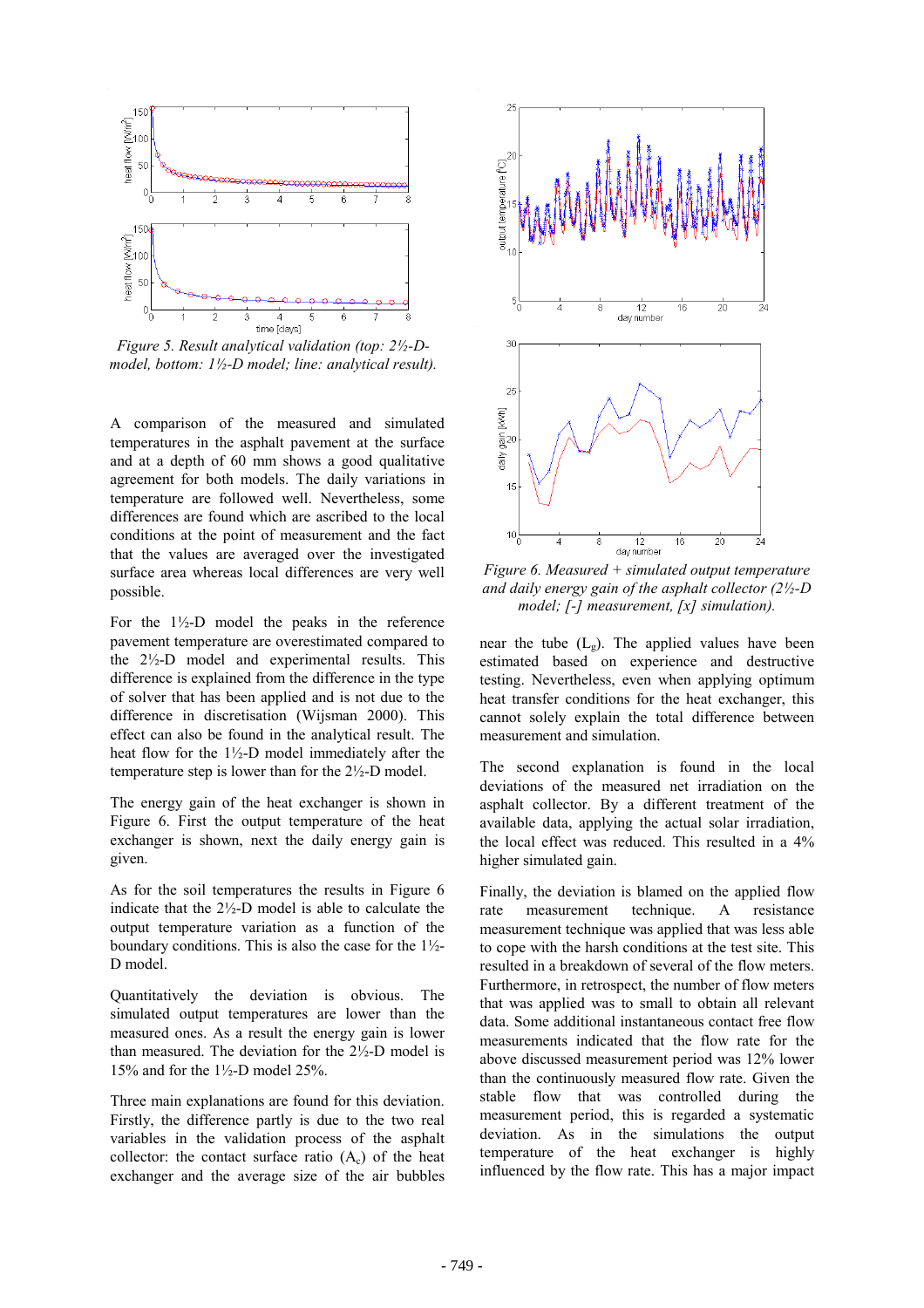on the energy gain. Applying a 10% lower flow rate results in a 5% lower heat gain, as the output temperature increases.

Based on the validation and the given explanation for the deviations that are found it is concluded that both models are able to predict the thermal energy gain potential of an asphalt collector qualitatively. Trends are predicted correctly. Quantitatively the results are less solid, but this is largely caused by measurement uncertainties.

Therefore an inaccuracy of 10% should be applied for the 2½-D model. Given the uncertainty in the currently available data it is not possible to improve that figure. Additional measurement data then are required, best obtained under laboratory conditions. It is however assumed that a good prediction of the absorption and emission coefficient of the asphalt pavement and a reliable estimation of the heat transfer conditions of the heat exchanger will improve the reliability of model. The time dependent variations in the boundary conditions are well predicted and allow for a good estimation of trends in a parameter study.

For the 1½-D model similar conclusions can be given as for the 2½-D model. However, due to the indirect method through which the heat exchanger data is calculated, i.e. look-up tables, the energy gain is approximately 15% lower than for the 2½-D model. The effect of the difference in solver method is included in this figure.

The effect of the configuration of the heat exchanger in the asphalt pavement, that can be determined with the 2½-D model, shows that a 50% reduction of the distance between the tubes results in a 28% increase in the thermal energy gain per  $m^2$ . Doubling the original distance reduces the gain with 38%.

The use of the 2½-D model is preferred over the simpler  $1\frac{1}{2}$ -D model. However, the  $1\frac{1}{2}$ -D model allows for a significant reduction in calculation time for the calculation of the yearly thermal energy potential of an asphalt collector and therefore is interesting for performing parameter studies. Furthermore, it allows for a more easier coupling with a building simulation program or for investigating different control strategies.

The mutual tube influence as a result of the tube configuration in the asphalt pavement works out positively on the heat gain. This effect increases with higher solar irradiation and decreases with improved heat transfer characteristics of the tubes.

# MODEL RESULTS

Given the above described and validated models several annual thermal energy gain calculations have been performed for the typical asphalt pavement setup that was also applied at the test-site. A short description of the main parameters is given in Table 1. Figure 7 presents calculated output temperatures of the heat exchanger and the monthly thermal energy gain respectively. These results were derived with the  $2\frac{1}{2}$ -D model. Table 2 presents the thermal energy potential as calculated with both models.

*Table 1. Summary of main characteristics of the asphalt collector.*

| $\alpha$ <sub>p</sub> , $\alpha$ <i>u</i> , $\beta$ $\beta$ $\beta$ |          |                |  |  |
|---------------------------------------------------------------------|----------|----------------|--|--|
| size asphalt pavement                                               | 16.4     | m <sup>2</sup> |  |  |
| tube length                                                         | 105      | m              |  |  |
| depth tubes (centre tube)                                           | 135      | mm             |  |  |
| distance between tubes                                              | 0.15     | m              |  |  |
| supply temperature                                                  | 10       | $^{\circ}C$    |  |  |
| flow rate (fluid: water)                                            | 0.05     | 1/s            |  |  |
| absorption / emission asphalt                                       | 0.8/0.85 |                |  |  |
| Weather: Test Reference Year De Bilt                                |          |                |  |  |



*Figure 7. The calculated output temperature of the asphalt collector (top; 2½-D model) and the monthly thermal energy gain (bottom; closed: 2½-D model, open: 1½-D model).*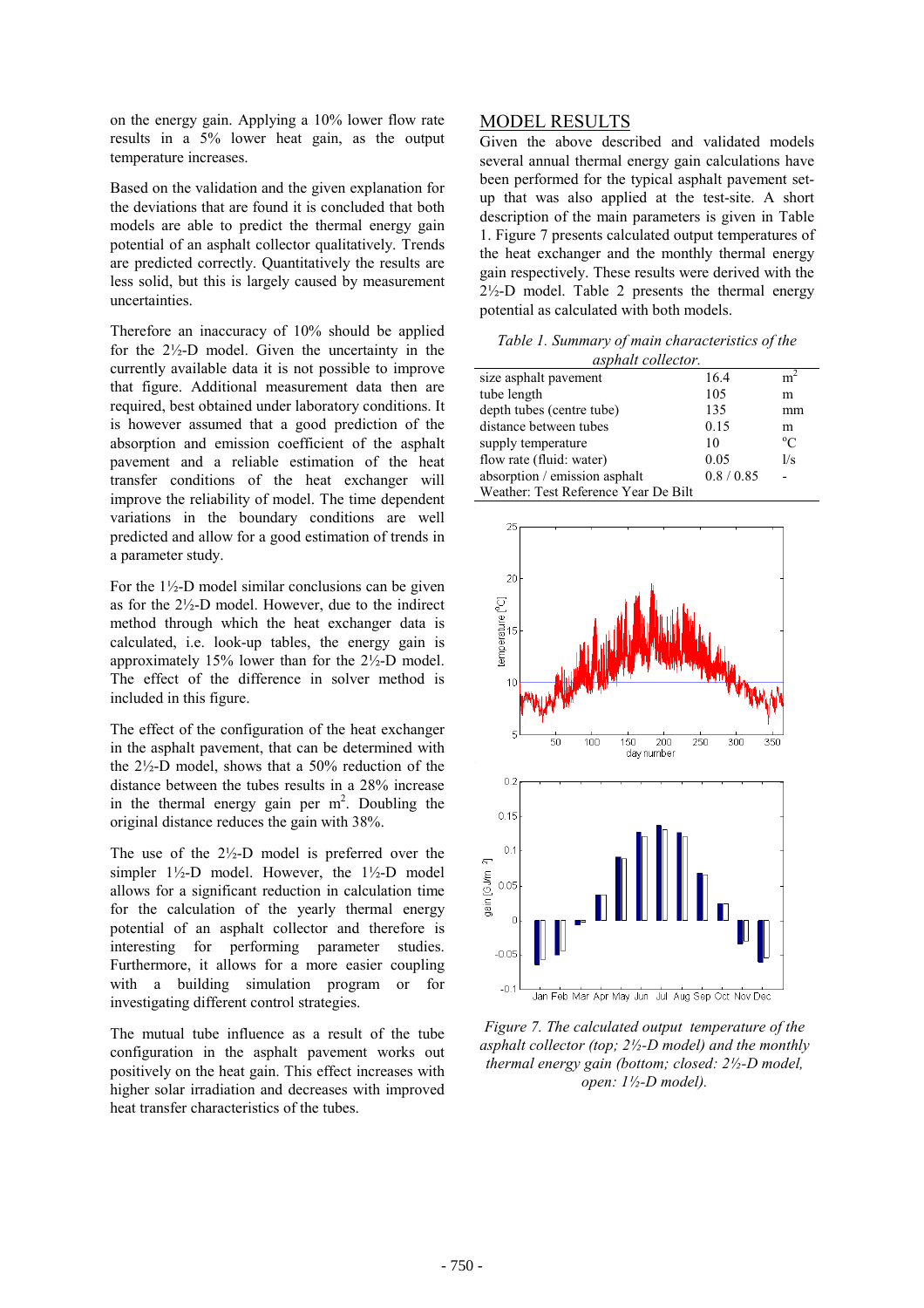*Table 2. Summary of the yearly thermal energy potential of the asphalt collector.*

|                                                              | $2\frac{1}{2}$ D | $1\frac{1}{2}$ D |
|--------------------------------------------------------------|------------------|------------------|
| net Q <sub>exch</sub> total size (16.4 m <sup>2</sup> ) [GJ] | 6.48             | 5.69             |
| net $Q_{\text{exch}}$ [GJ/m <sup>2</sup> ]                   | 0.40             | 0.35             |
| summer $Q_{\text{exch}}$ [GJ/m <sup>2</sup> ]                | 0.61             | 0.54             |
| winter $Q_{\text{exch}}$ [GJ/m <sup>2</sup> ]                | 0.21             | በ 19             |

Table 2 indicates that for the investigated configuration the net yearly thermal energy gain is approximately 25% of the average gain of a normal solar hot water system  $(1.6 \text{ GJ/m}^2)$ . When the thermal energy loss in the winter is applied positively, e.g. for cold storage, then the thermal energy potential is calculated at  $0.82 \text{ GJ/m}^2$ . An obvious difference between these two systems is that the asphalt collector normally is operating continuously, whereas the solar hot water system is operating at a sufficient supply of solar irradiation.

The quality of the thermal energy is relatively low, as the exhaust temperature does not exceed 20°C. Higher temperatures are possible, but at the expense of the total energy gain.

The  $1\frac{1}{2}$ -D model underestimates the annual gain by 12%. Based on the validation a correction of this result would be tenable. With respect to the calculated temperatures this correction is not possible. A significant change in the configuration will also affect such a correction.

As a further example, in Table 3 results are shown for the similar asphalt collector set-up as described in Table 1, but now the absorption and emission coefficient are increased to values that can be found in literature (i.e. 0.9 both).

*Table 3. Summary of the yearly thermal energy potential of the asphalt collector for an adapted absorption and emission coefficient (both 0.9).*

|                                                            | $2\frac{1}{2}$ D | $1\frac{1}{2}$ D |
|------------------------------------------------------------|------------------|------------------|
| net Q <sub>exch</sub> total size $(16.4 \text{ m}^2)$ [GJ] | 7.53             | 6.57             |
| net $Q_{\text{exch}}$ [GJ/m <sup>2</sup> ]                 | 0.46             | 0.40             |
| summer $Q_{\text{exch}}$ [GJ/m <sup>2</sup> ]              | 0.67             | 0.59             |
| winter $Q_{\text{exch}}$ [GJ/m <sup>2</sup> ]              | 0.21             | 0.19             |

A clean and dark asphalt pavement, i.e. a high absorption works out positively on the annual thermal energy gain. A 12.5% higher absorption results in a 16% higher gain, despite a 6% higher emission.

# DESIGN DATA

Next the  $1\frac{1}{2}$ -D model has been applied to perform a large number of simulations to come up with design graphs that can be applied for a first order dimensioning of an asphalt collector in design studies. Table 4 presents the conditions for which these data have been derived. These conditions are mainly based on the experiences from the test-site and from the above described investigation. As collector fluid currently still normal tap water is used.

Figure 8 presents the annual thermal energy gain (heat and cold) for different supply temperatures and depths of the tube. Figure 9 presents the average output temperatures that can be obtained as a function of the supply temperature and depth of the tubes. Finally, Figure 10 indicates the number of hours in a year that a specific gain can be obtained as a function of the supply temperature.

| Table 4. Boundary conditions for design curves. |                  |                |  |  |
|-------------------------------------------------|------------------|----------------|--|--|
| size asphalt pavement                           | 22.5             | m <sup>2</sup> |  |  |
| tube length                                     | 150              | m              |  |  |
| depth tubes (top tube)                          | 31 and 51        | mm             |  |  |
| distance between tubes                          | 0.15             | m              |  |  |
| flow rate (fluid: water)                        | 200              | 1/h            |  |  |
| internal diameter                               | 0.013            | m              |  |  |
| $A_c   L_g$                                     | $0.5 \mid 0.005$ | $- \mid m$     |  |  |
| absorption   emission asphalt                   | $0.9 \mid 0.9$   | $ \vert$ $-$   |  |  |
| Weather: Test Reference Year De Bilt            |                  |                |  |  |



*Figure 8. Annual thermal energy gain as a function of the supply temperature and depth of tubes.*



*Figure 9. Average output temperature as a function of the supply temperature.*

Figure 8 shows that the type of thermal energy is a strong function of the supply temperature. The extreme supply temperature values allow for the highest thermal energy potential. In this figure it is obvious that the depth of the tube has a second order